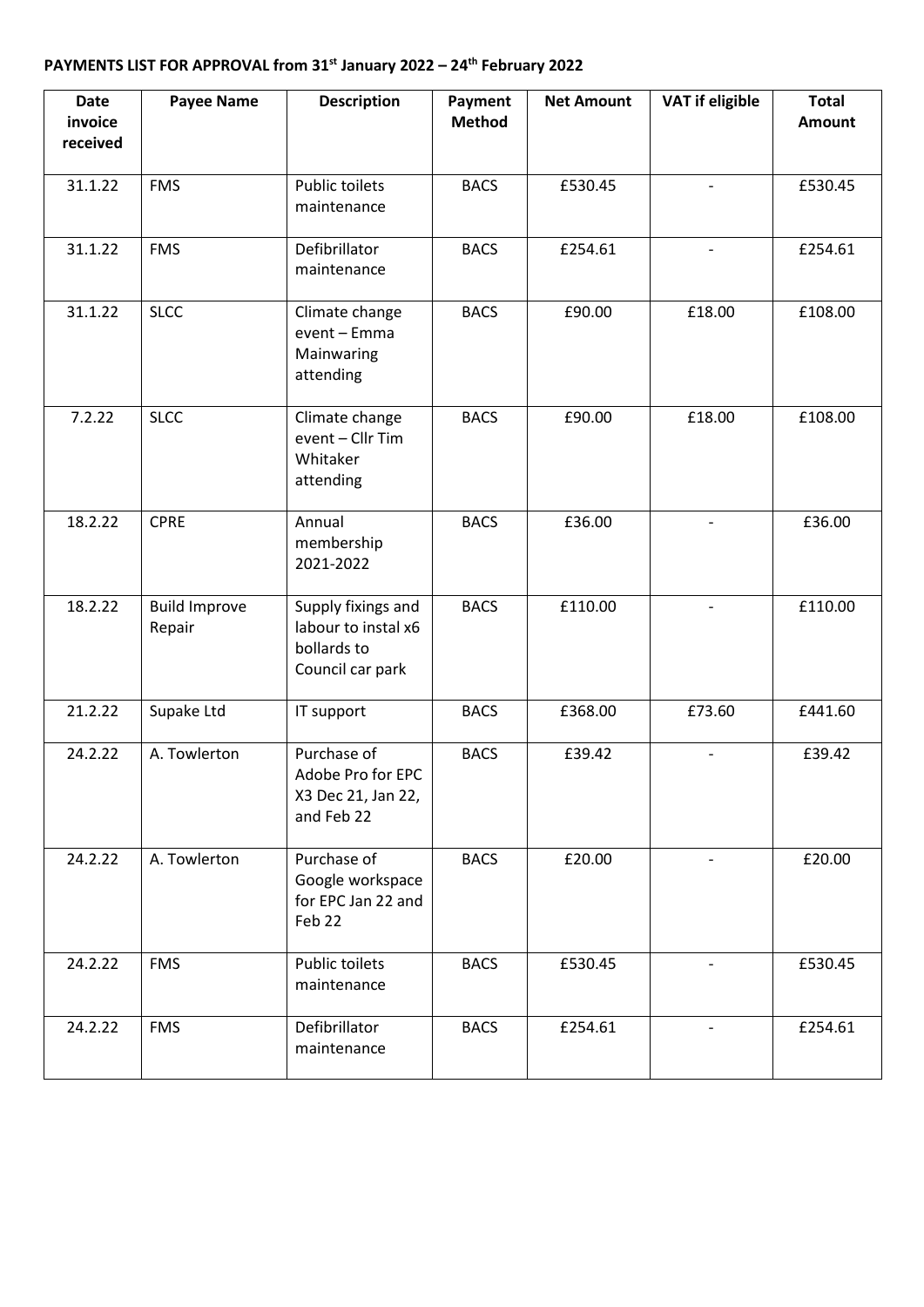## **CONTRACTUAL AND RETROSPECTIVE PAYMENTS MADE BY DELEGATED POWER TO THE CLERK**

| Date invoice        | <b>Payee Name</b>                                  | <b>Description</b>                                        | Payment               | <b>Net Amount</b> | <b>VAT if eligible</b>   | <b>Total</b>      |
|---------------------|----------------------------------------------------|-----------------------------------------------------------|-----------------------|-------------------|--------------------------|-------------------|
| received<br>31.1.22 | <b>Barriers Direct</b>                             | X5 parking<br>posts and extra<br>keys                     | method<br><b>BACS</b> | £298.35           | £59.67                   | Amount<br>£358.02 |
| 2.2.22              | Google                                             | Google Cloud                                              | <b>DD</b>             | 40p               |                          | 40p               |
| 4.2.22              | <b>British Gas</b>                                 | Gas:<br>Council office                                    | DD                    | £155.42           | £7.77                    | £163.19           |
| 4.2.22              | 02                                                 | Mobile phone:<br>Community<br>coordinator                 | DD                    | £12.68            | £2.53                    | £15.21            |
| 4.2.22              | <b>YPO</b>                                         | Tork singlefold<br>hand towels                            | <b>BACS</b>           | £26.63            | £5.33                    | £31.96            |
| 8.2.22              | Amazon                                             | <b>Bug house</b><br>hotel, wooden<br>insect's hotel<br>x2 | CARD                  | £36.20            | £7.26                    | £43.46            |
| 8.2.22              | <b>Woodland Trust</b>                              | Seedball<br>Hedgehog mix                                  | CARD                  | £9.12             | £1.83                    | £10.95            |
| 8.2.22              | Van Meuwen                                         | Hedgehog<br>House                                         | CARD                  | £35.98            | $\overline{\phantom{0}}$ | £35.98            |
| 8.2.22              | Mr Fothergill's<br>Seeds                           | Mixed seeds                                               | CARD                  | £9.41             | £1.88                    | £11.29            |
| 8.2.22              | <b>British Hedgehog</b><br>Preservation<br>Society | Hedgehog<br>highway signs                                 | CARD                  | £79.13            | £15.83                   | £94.96            |
| 10.2.22             | eon                                                | Electric:<br>Community<br>room                            | DD                    | £35.41            | £1.77                    | £37.18            |
| 10.2.22             | South Yorkshire<br>Pensions<br>Authority           | Pension<br>contributions                                  | DD                    | £2,309.25         |                          | £2,309.25         |
| 11.2.22             | <b>YPO</b>                                         | Hoover bags x2                                            | <b>BACS</b>           | £18.85            | £3.77                    | £22.62            |
| 14.2.22             | <b>Pitney Bowes</b>                                | Photocopy<br>charges                                      | <b>BACS</b>           | £30.45            | £6.09                    | £36.54            |
| 16.2.22             | <b>British Gas</b>                                 | Gas:<br>Community                                         | DD                    | £8.93             | £0.44                    | £9.37             |